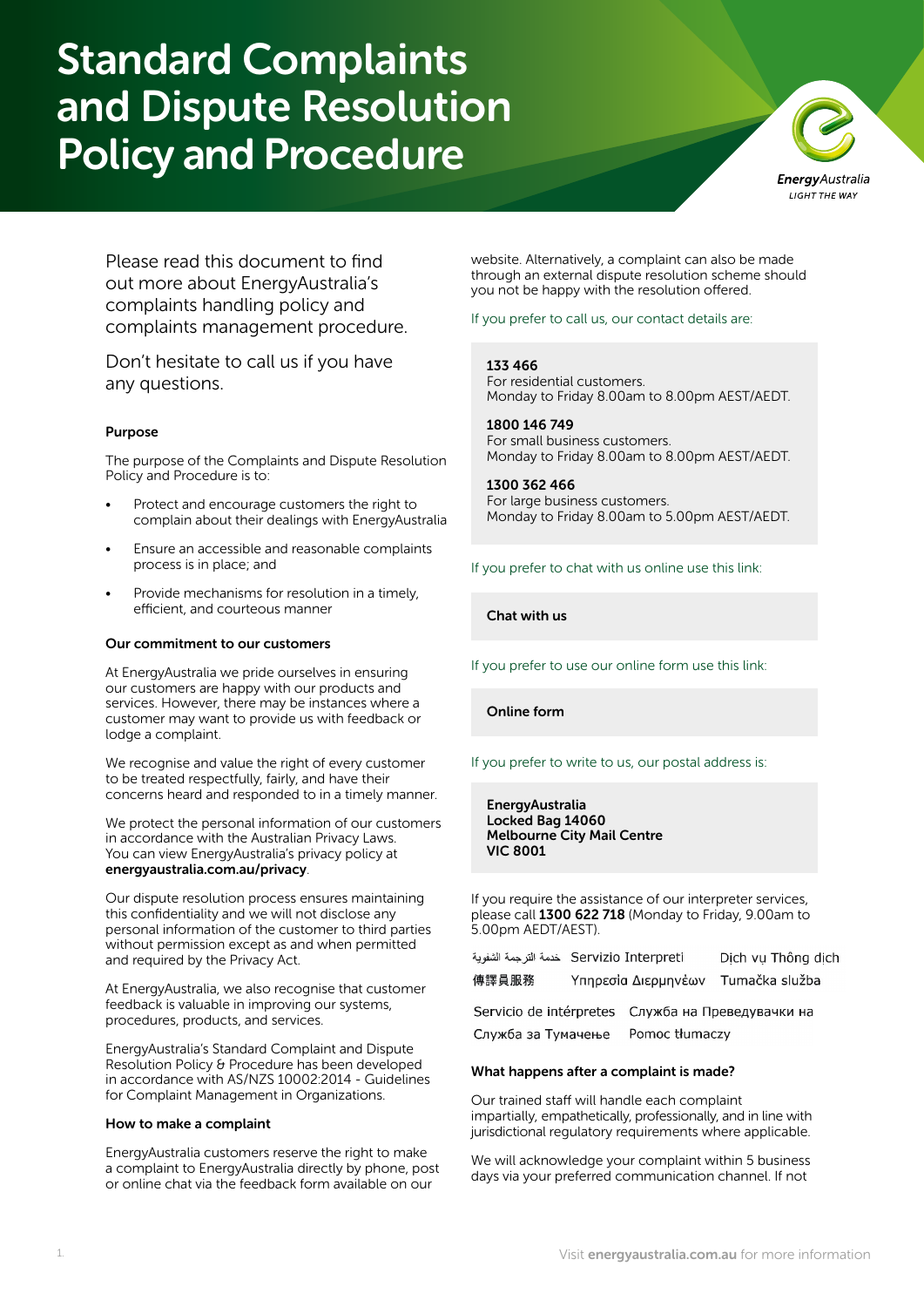specified, we shall contact you by the same channel that you initially made the complaint.

Each complaint is recorded to help us perform periodical reviews and will assist us to improve our processes, products & services.

Customers will be kept informed on the progress of their complaint as we progress through investigation of the complaint.

Complaints will only be officially closed once the customer has expressed satisfaction in the outcomes provided or when all reasonable steps have been taken to try to resolve the issue to both the customer's and EnergyAustralia's satisfaction.

We will provide evidence of agreed actions that have been taken to resolve the initial issue.

EnergyAustralia has the right to cease interacting with a customer regarding their complaint should the customer engage with EnergyAustralia in an unreasonable or disrespectful manner.

#### What happens if the customer is dissatisfied with the internal dispute resolution process?

The customer has the right to escalate their concern to an external dispute resolution body at any time if the complaint is not resolved to their satisfaction.

The customer can lodge a complaint with Energy and Water Ombudsman scheme in the relevant state as listed below.

# Energy and Water Ombudsman contact details

# Victoria

#### Energy and Water Ombudsman Victoria

GPO Box 469 Melbourne, VIC 3001

Free call (except mobile phones): 1800 500 509

Email: ewovinfo@ewov.com.au

Translating and interpreting services: 131 450

TTY hearings impaired services: 133 677

# New South Wales

# Energy and Water Ombudsman New South Wales

Reply Paid 86550 Sydney South, NSW 1234

Free call: 1800 246 545

#### New South Wales (cont.)

Free fax: 1800 812 291

Email: omb@ewon.com.au

Translating and interpreting services: 131 450

TTY hearings impaired services: 133 677

#### **Queensland**

#### Energy and Water Ombudsman Queensland

PO Box 3640 South Brisbane, QLD 4101

Free call: 1800 662 837

Enquiries email: info@ewoq.com.au

Complaints email: complaints@ewoq.com.au

Translating and interpreting services: 131 450

TTY hearings impaired services: 133 677

# South Australia

#### Energy and Water Ombudsman South Australia

GPO Box 2947 Adelaide, SA 5001

Free call (from Australia): 1800 665 565

Free fax: 1800 665 165

Overseas call: +61 8 8216 1888

Overseas fax: +61 8 8216 1844

Translating and interpreting services: 131 450

TTY hearings impaired services: 133 677